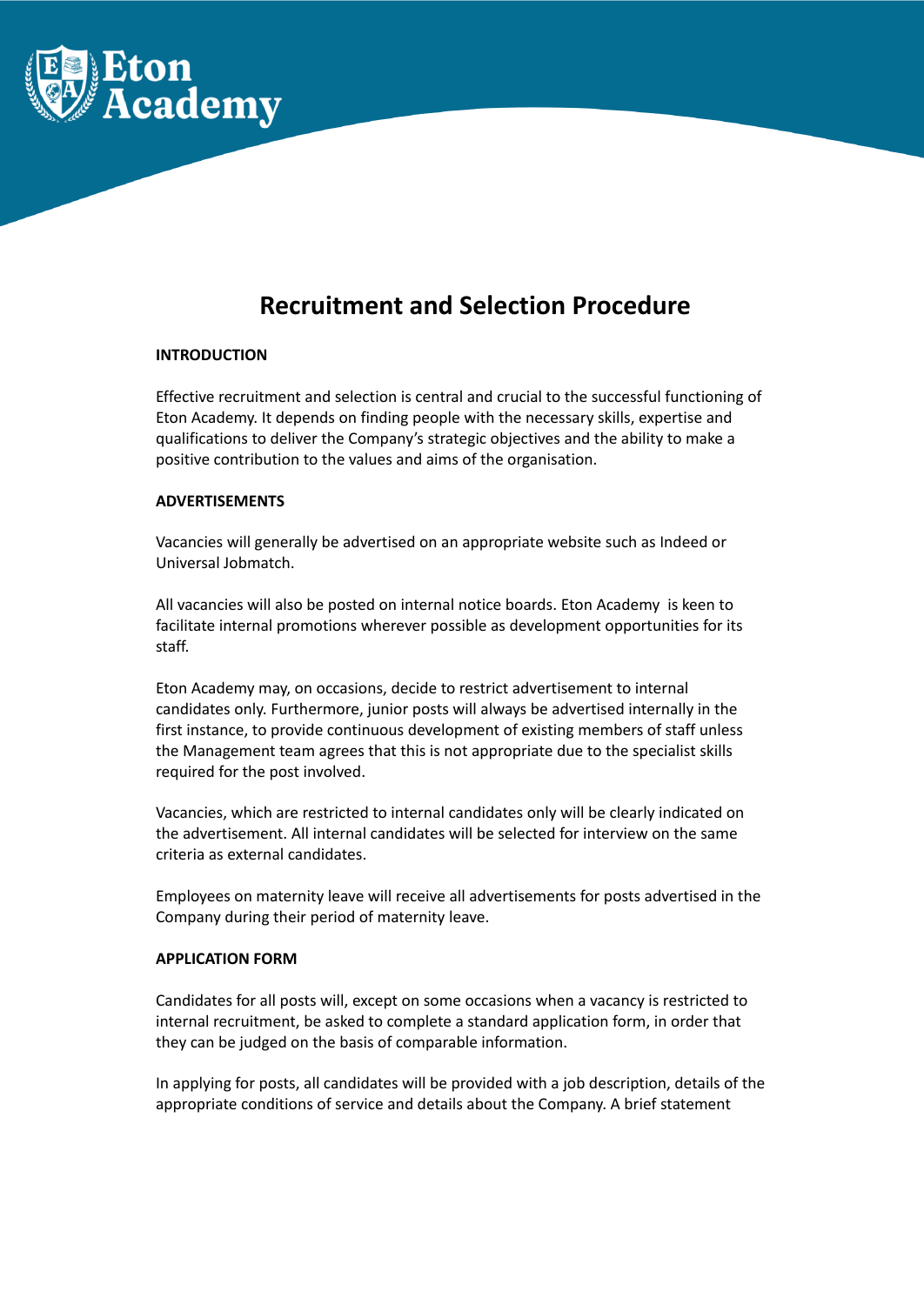

about the appointment procedure will also be provided and, if possible, an indication of the date (or week) when interviews will be held. The job description will include a list of the main duties and responsibilities of the post, together with an outline of the qualifications and experience which candidates are expected to possess.

In drawing up the job description and conditions of service the Company will ensure that no job applicant receives less favourable treatment than another on the grounds of disability, gender, race, religion or belief, age, sexual orientation, marital status, parental status, caring responsibilities or hours of work, and that no applicant is placed at a disadvantage unjustifiably by requirements or conditions which have a disproportionately adverse effect on a particular group.

Applicants will be asked to specify whether they have any disabilities, as defined in the Disability Discrimination Act 1995, and whether there are any reasonable adjustments needed for them to attend an interview. All applicants with a disability who meet the essential criteria for a job will be interviewed, and considered on their merits

Applicants will be required to supply the names and addresses of two people from whom references can be obtained, one of which should normally be the applicant's current or most recent employer.

Only references for short listed candidates for interview will be obtained. References will normally be sought prior to interview, unless the candidate indicates otherwise.

References should normally be made in writing or email, but those received by telephone will be accepted, provided that a note of the conversation is recorded and placed on file.

All candidates will be asked to declare on the application form whether they have ever been convicted of any criminal offence which cannot be regarded as 'spent' in terms of the Rehabilitation of Offenders Act 1974.

For posts that involve working with children and vulnerable adults, applicants will be asked to reveal details of 'spent' and 'unspent' convictions. Successful candidates for such posts will be required to provide the necessary documentation in order to complete a standard criminal records disclosure. Posts, which require such a disclosure, will be clearly indicated on the conditions of service and appointment procedure.

Applicants will also be required to declare if they are related to any member of staff within the Company. Canvassing of members of the Company is not permitted. No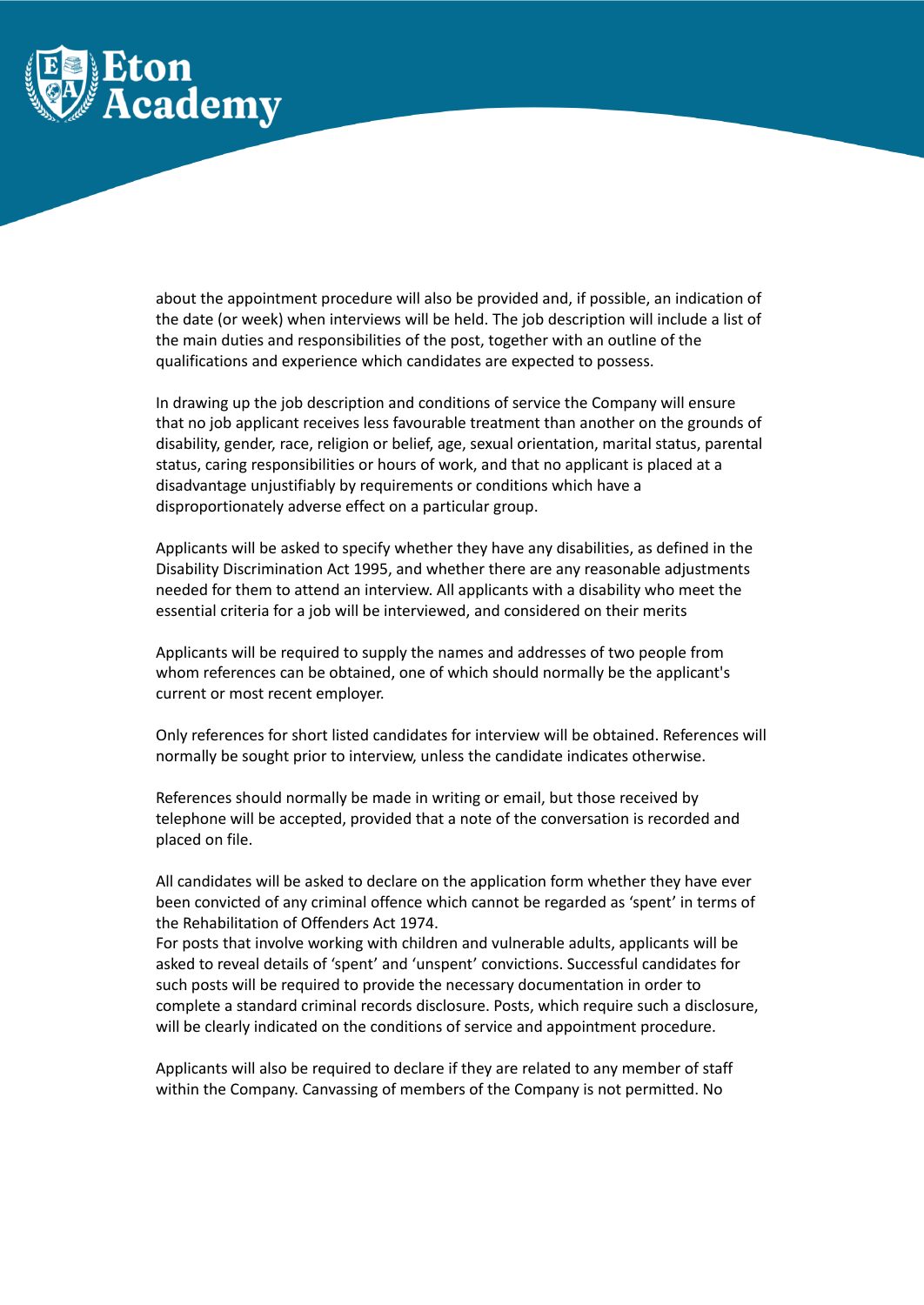

manager should be put into a position where he or she is asked to interview a person to whom they are related.

It is the Company's policy not to communicate further with applicants other than those who are shortlisted. A note to this effect is included in the details sent out to applicants.

Applicants details will be recorded at the point of receipt. All information relating to the data collected in the equality and diversity recruitment monitoring form will be hidden from all those involved in the recruitment and selection process. The information collected will be solely used for the purposes of equality monitoring.

All completed applications forms are private and confidential and should only be made available to those directly involved in the recruitment and selection process.

All application forms will be collated by Office Manager and supplied to the appointing manager and interview panel for shortlisting purposes.

A shortlist of candidates will be drawn up for interview, based entirely on merit and suitability for the post but taking account of the Company's responsibilities in relation to the Disability Discrimination and Equalities Acts. Other than in exceptional circumstances, reasonable notice will be given to ensure that candidates have sufficient time in order to prepare for and make the necessary arrangements to attend the interview.

### **SELECTION METHODS**

Interviews will be held by the line manager of the position being interviewed for. The interviewer will encourage candidates to be at ease during the interview, in order that they can give a fair and accurate impression of themselves.

A set of questions will be agreed by the interviewer and the Office Manager in advance and will be developed from the current job description for the post. The panel will seek to develop questions which ask the candidates to give examples of their previous relevant experience

All candidates will be asked the same questions in the same order, and their responses rated between 1-10. The interviewer will have a copy of the questions and will score each response during the interview. Additional notes may be made during the interview, however it should be noted that candidates will have access to all information should they request it.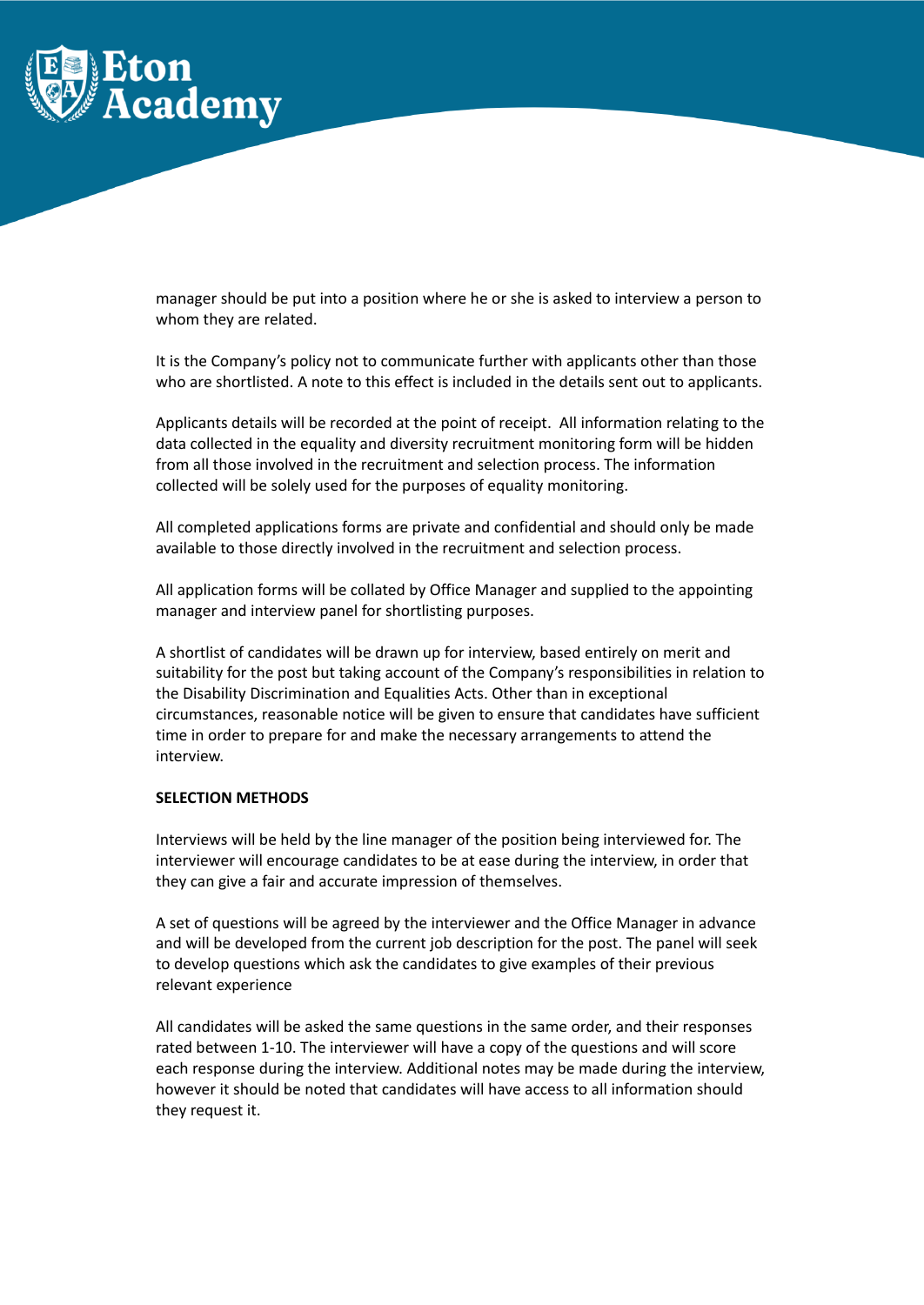

It should be remembered that an interview is a two-way process, and candidates will be given every opportunity to view the offices where they will work and ask questions about the Company, to ensure that they have a full understanding of the post for which they are applying and the way the Company operates.

In addition to interviews, a range of other selection techniques may be used. In such circumstances reasonable notice and relevant information will be given to ensure that candidates have sufficient time and information to prepare.

All appointments will be made strictly on merit and related to the requirements of the job.

All interviewed candidates will be notified of the outcome of the selection process as soon as possible, either by telephone, letter or email.

All unsuccessful candidates' application forms and interview notes will be retained for one year from the date of interviews taking place. After this date they will be destroyed.

# **RELEVANT CHECKS**

All offers of employment will be made conditional upon satisfactory results from the following:

- Two satisfactory references;
- Verification of qualifications/training;
- Confirmation of the right to work in this country (if appropriate);
- Criminal Records Disclosure (if appropriate).

#### **PROBATIONARY PERIOD**

All appointments into the Company will be made subject to a probationary period of six calendar months. After three months a review meeting will take place between the post holder and their line manager to discuss progress. At the end of the probationary period, and subject to a satisfactory report by the appropriate head of section or line manager, employees will be notified in writing that they have successfully completed their probationary period. The probationary period can be extended by a further 3 months should the individuals line manager consider this appropriate.

## **RECRUITMENT MONITORING**